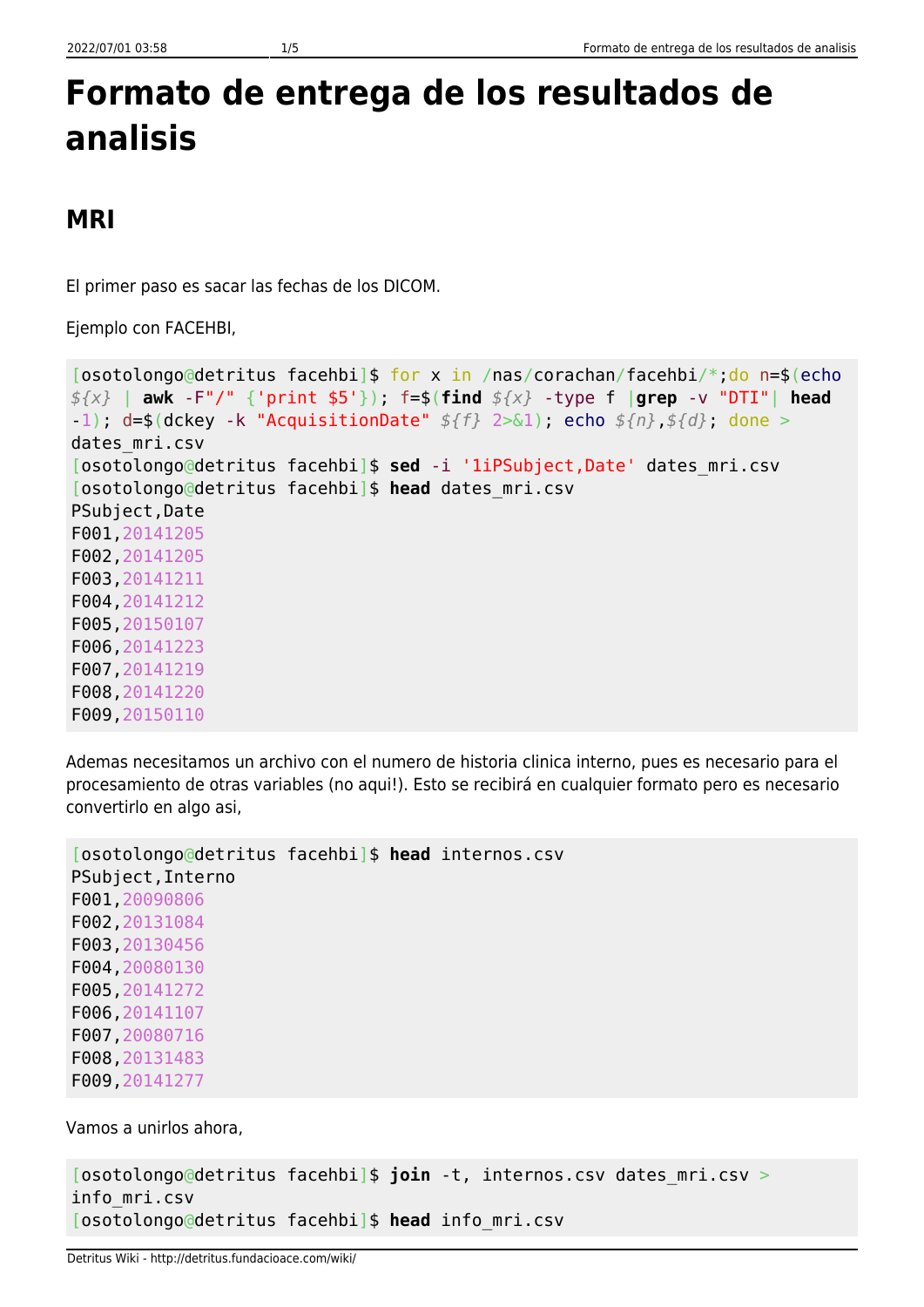| PSubject, Interno, Date  |
|--------------------------|
| F001, 20090806, 20141205 |
| F002, 20131084, 20141205 |
| F003, 20130456, 20141211 |
| F004, 20080130, 20141212 |
| F005, 20141272, 20150107 |
| F006, 20141107, 20141223 |
| F007, 20080716, 20141219 |
| F008, 20131483, 20141220 |
| F009, 20141277, 20150110 |

Ahora la fecha hay que ponerla en el formato correcto. digamos, DD/MM/YYYY. Yo prefiero eloriginal YYYYMMDD pero lo que piden es esto. Voy a hacer un script perl sencillo para esto,

```
format_date.pl
```

```
#!/usr/bin/perl
# Formatear las fechas
# Copyright O.Sotolongo (asqwerty@gmail.com) 2020
use strict;
use warnings;
my $num \text{ args} = $#ARGV + 1;die "Should supply input filename\n" unless $num_args;
my $ifile=$ARGV[0];
my $ofile;
if (\text{ $num\space args == 2) } $ofile=$ARGV[1];
}else{
          (\text{sofile} = \text{sifile}) \implies s/\.\warrow\{2,4\}\/ proper/;
           $ofile =$ofile.'.csv';
}
open IDF, "<$ifile";
open ODF, ">$ofile";
while (<IDF>) {
          if(/^.*,.*,\d{8}$/) {
                    my (\text{shift}, \text{state}) = \text{``(.*)}, (\text{d}_{8})\ /;
                    (my \text{\textlessleft} = \text{\textlessleft} = \text{\textlessleft}s/(\d{4})(\d{2})(\d{2})(\d{2})/\$3.\$2.\$1/; print ODF "$shit,$cdate\n";
           }else{
                     print ODF;
           }
}
close ODF;
close IDF;
```
y vamos a probar,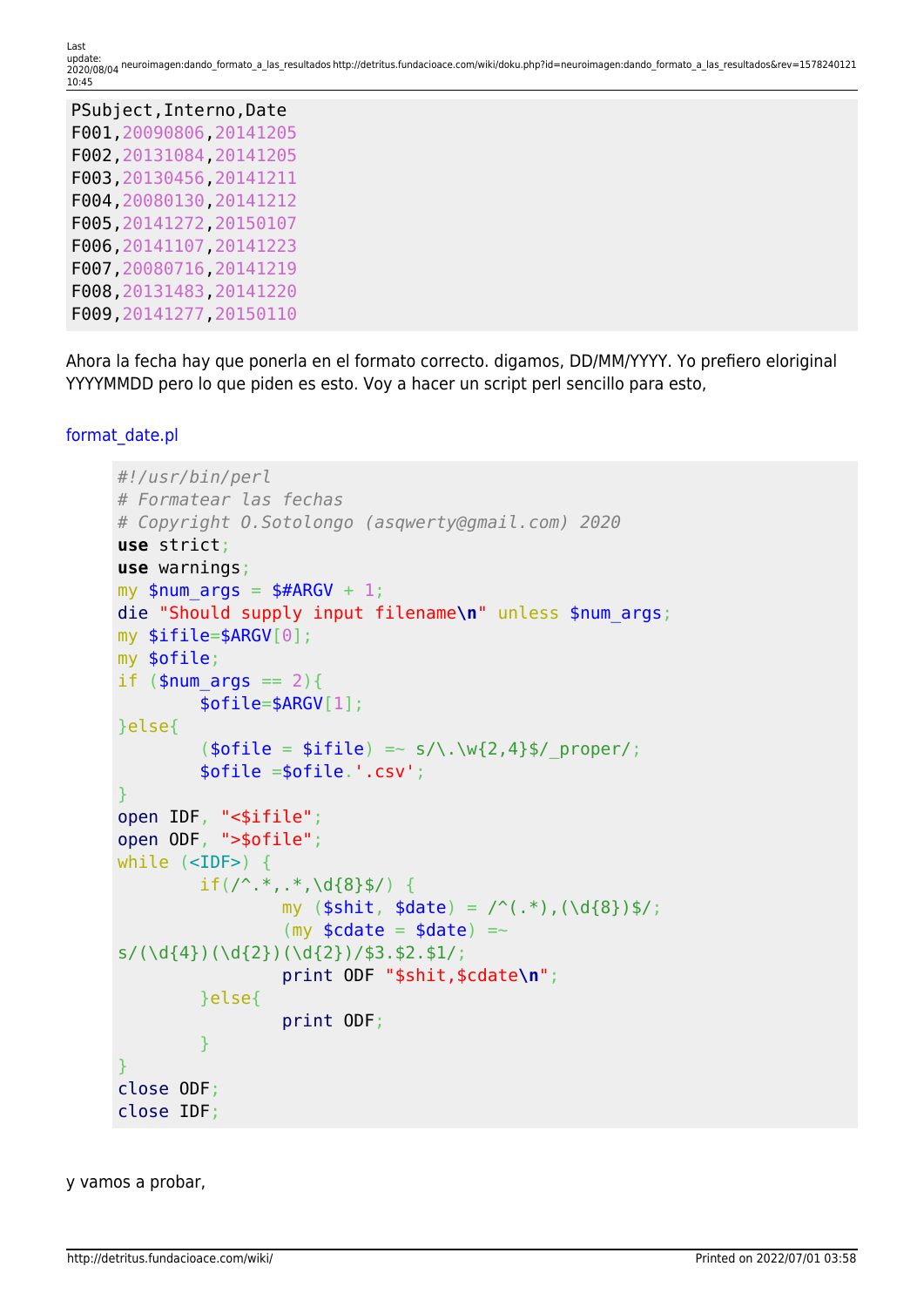[osotolongo@detritus facehbi]\$ ./format\_date.pl info\_mri.csv [osotolongo@detritus facehbi]\$ **head** info\_mri\_proper.csv PSubject,Interno,Date F001,20090806,05.12.2014 F002,20131084,05.12.2014 F003,20130456,11.12.2014 F004,20080130,12.12.2014 F005,20141272,07.01.2015 F006,20141107,23.12.2014 F007,20080716,19.12.2014 F008,20131483,20.12.2014 F009,20141277,10.01.2015

Ahora empieza lo bueno.Tenemos que ligar este archivo con los sujetos de neuroimagen. Para esto usamos el **archivo guia** que debe existir en cada proyecto, en este caso, facehbi mri.csv. Este archivo se debe copiar a otro para garantizar dos cosas,

- 1. Poder modificarlo sin problemas (sustituir **;** por **,**, añadir header, etc)
- 2. Que la segunda columna este en el formato correcto, esto es, que contenga los codigos de sujeto del proyecto correctos, sin ningun añadido que pueden tener los directorios.

[osotolongo@detritus facehbi]\$ **sed** 's/;/,/' facehbi\_mri.csv > guia\_mri.csv [osotolongo@detritus facehbi]\$ **sed** -i '1iSubject,PSubject' guia\_mri.csv

Una vez garantizado que la union va a ser correcta,

```
[osotolongo@detritus facehbi]$ join -t, -1 2 -2 1 guia_mri.csv
info_mri_proper.csv > gdata_mri.csv
[osotolongo@detritus facehbi]$ head gdata_mri.csv
PSubject,Subject,Interno,Date
F001,0001,20090806,05.12.2014
F002,0002,20131084,05.12.2014
F003,0003,20130456,11.12.2014
F004,0004,20080130,12.12.2014
F005,0005,20141272,07.01.2015
F006,0006,20141107,23.12.2014
F007,0007,20080716,19.12.2014
F008,0008,20131483,20.12.2014
F009,0009,20141277,10.01.2015
```
## **FS output**

Para organizar el output en un archivo de MS Excel

```
[osotolongo@detritus facehbi]$ cat info_page.csv
,,
,,
Base de datos:,O. Sotolongo-Grau,asqwerty@gmail.com
Extracción de métricas:,O. Sotolongo-Grau,asqwerty@gmail.com
```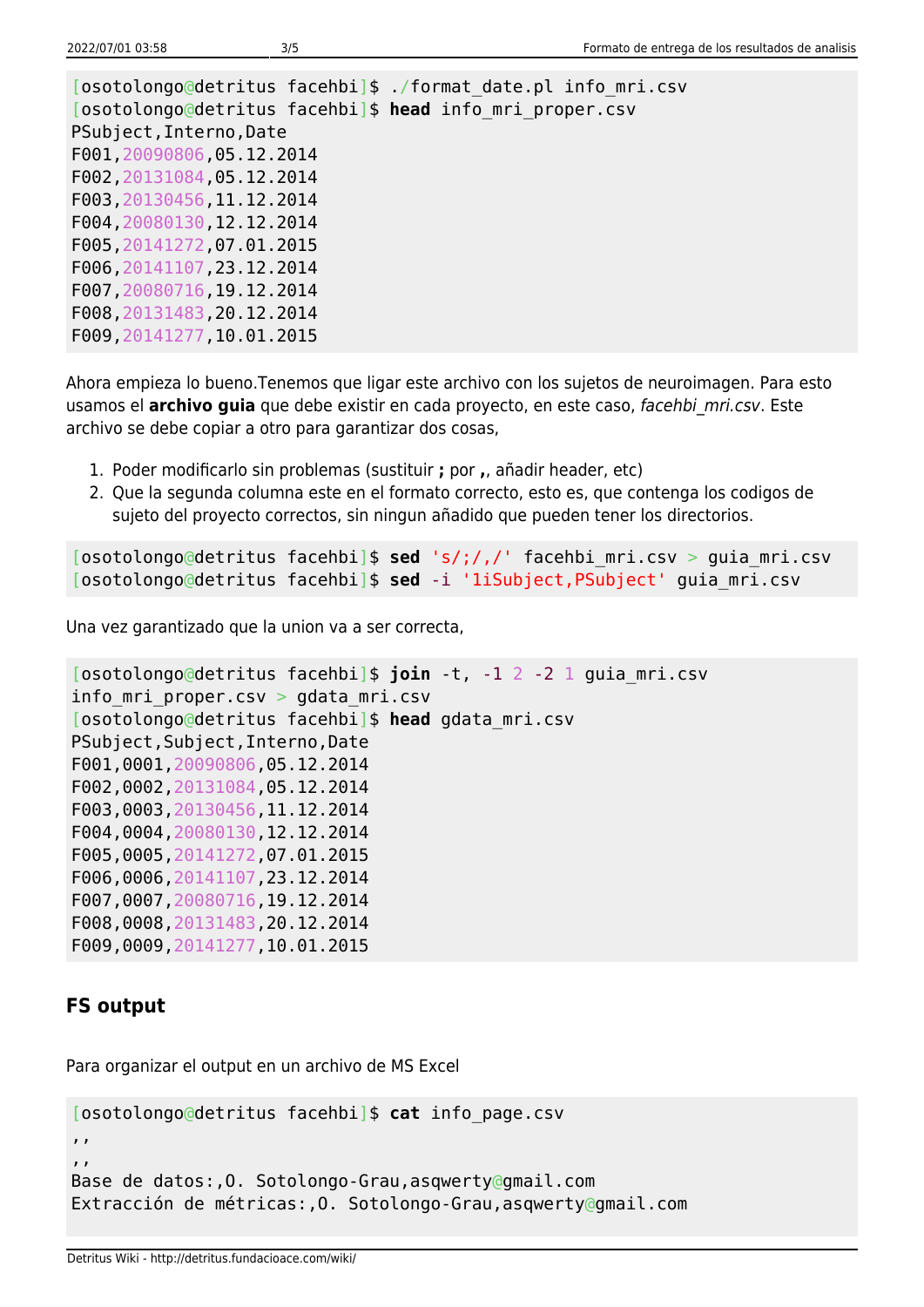Last update:<br>2020/08/04 neuroimagen:dando\_formato\_a\_las\_resultados http://detritus.fundacioace.com/wiki/doku.php?id=neuroimagen:dando\_formato\_a\_las\_resultados&rev=1578240121 10:45

```
col. Externa:,Assumpta Vivas-Larruy,assumpta.vivas@gmail.com
,Miguel Ángel Tejero,mtejeroc@corachan.com
,,
,lh,left hemisphere
,rh,right hemisphere
```
Todo el output esta en el directorio fsrecon y hay que cargarlo en Sheets individuales.

## [fsrecon2xls.pl](http://detritus.fundacioace.com/wiki/doku.php?do=export_code&id=neuroimagen:dando_formato_a_las_resultados&codeblock=8)

```
#!/usr/bin/perl
use strict;
use warnings;
use Data::Dump qw(dump);
use Text::CSV qw( csv );
use Excel::Writer::XLSX;
my $quide = $ARGV[0];my \text{softile} = \text{SARGV[1]};
my $idir = 'fsrecon';
my $info = csv (in =& "info page.csv");\text{folie} = \frac{s}{\sqrt{(w^*)}^3} / x \text{lsx};my $workbook = Excel::Writer::XLSX->new($ofile);
my $worksheet = $workbook->add_worksheet('Info');
for my $i (0 . . $#{5info}) {
         my $row = $info->[$i];for my $j (0 . . $#{$row}) {
                    $worksheet-write( $i, $j, $rowsC- }
}
opendir (DIR, $idir);
grep(\land.csv/readdir(DIR));
close DIR;
foreach $ifile (@ifiles){
         my $tmpf = 'tmp' .$ifile;my \sqrt{3} \sqrt{3} \sqrt{2} \sqrt{2} \sqrt{2} \sqrt{2} \sqrt{2} \sqrt{2} \sqrt{2} \sqrt{2} \sqrt{2} \sqrt{2} \sqrt{2} \sqrt{2} \sqrt{2} \sqrt{2} \sqrt{2} \sqrt{2} \sqrt{2} \sqrt{2} \sqrt{2} \sqrt{2} \sqrt{2} \sqrt{2} \sqrt{2} \sqrt{2} \sqrt{2} \'.$tmpf;
           system($order);
           my $idata = csv (in => $tmpf); # as array of array
          (my $shname = $ifile) =~ s/\.csv$//;
           $worksheet = $workbook->add_worksheet($shname);
          for my $i (0 .. $#{3i}data}) {
                   my $row = $idata->[§i];for my $j (0 . . $#{$row}) {
                              >write( $i, $j, $rows.]=\{x_i\}_{i=1}^n , where \{x_i\}_{i=1}^n }
           unlink $tmpf;
```